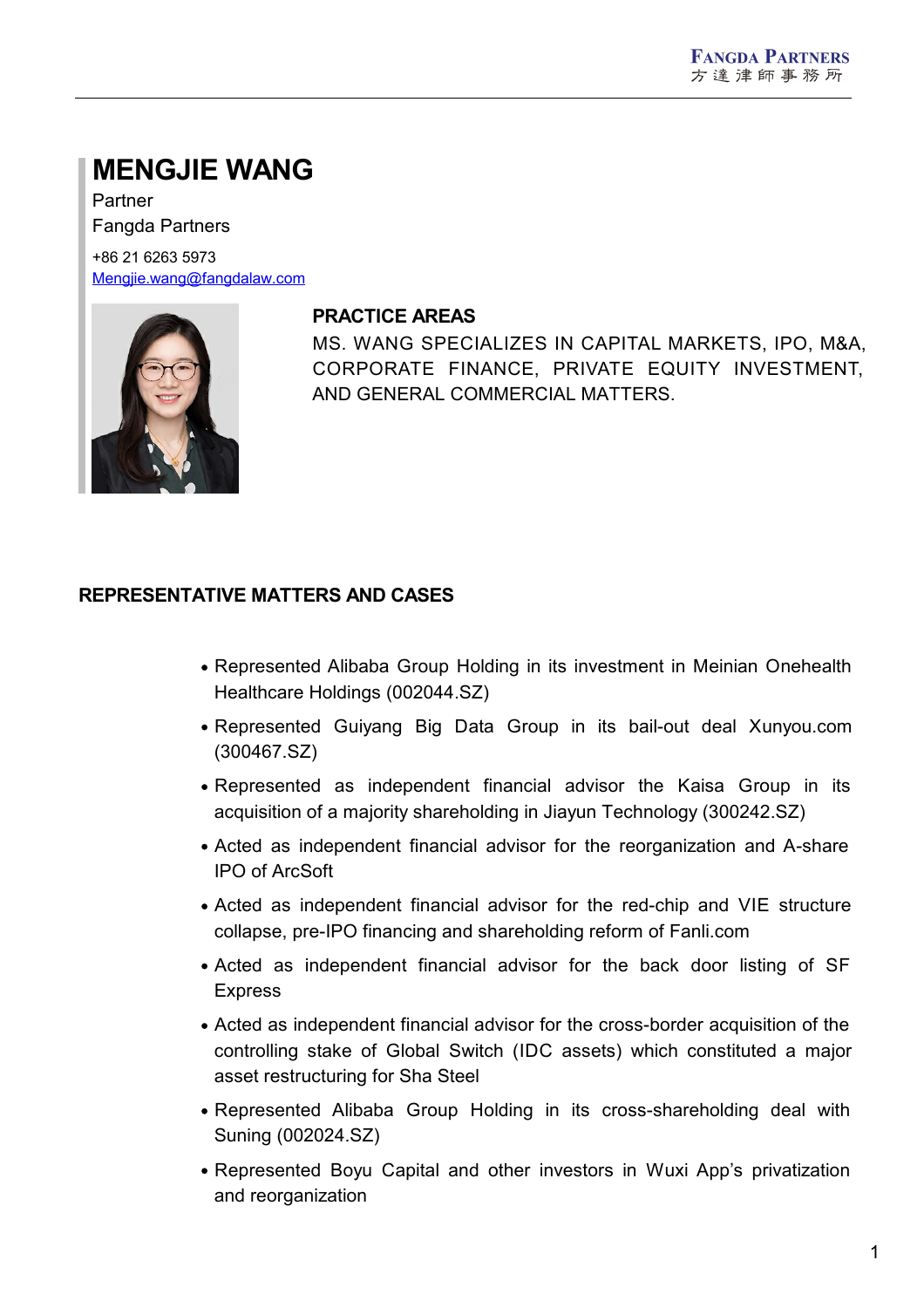- Acted for 99 bills in its red-chip and VIE structure collapse and reorganization
- Acted for the red-chip and VIE structure collapse and reorganization of Focus Media, completed over 13 billion in pre-IPO financing and its back door listing in A-share market
- Represented Goldman Sachs in the Hong Kong IPO of H-Grace (1347.HK), a large red-chip company
- Represented DBS in the Singapore IPO of First Sponsor Group Limited (FSGL), a property company
- Represented BOC International (China) Co., Ltd in CTS International Logistics Corporation Limited's (603128.SH) A-share IPO
- Acted for China New Town Development (1278.HK) in its Hong Kong dual listing
- Represented Deutsche Bank in the bond issue and listing on the Singapore Exchange of Texhong (02678.HK)
- Represented Baosteel Stainless in purchasing up to 10% shares in DMSSC (01090.HK)
- Acted for Zhuzhou Times New Material Technology Co., Ltd (600458.SHA) in its acquisition of auto parts assets from ZF Friedrichshafen AG, which acquisition constituted a major asset restructuring for Zhuzhou Times
- Represented FountainVest in its foreign strategic investment in KHB (002022.SHE)
- Represented More Fun Tek in ZQ Game's (300052.SHE) acquisition, which constituted a major asset restructuring
- Represented Boyu Capital in BesTV's (600637.SH) merger and acquisition and major assets restructuring
- Represented Zhongxi Pharmaceutical and Shanghai Industrial Pharmaceutical in their merger with Shanghai Pharmaceutical constituent major asset restructuring
- Represented ECCOM Network System in its reverse acquisition with East China Computer
- Represented Qingdao Haier Investment Development in its acquisition with New York Insurance of 50% shares in Haier New York Insurance
- Represented Motel in its merger with HomeInn
- Represented Gaojia Solar in its merger with GCL-Poly (3800. HK)

### **OTHER INFORMATION**